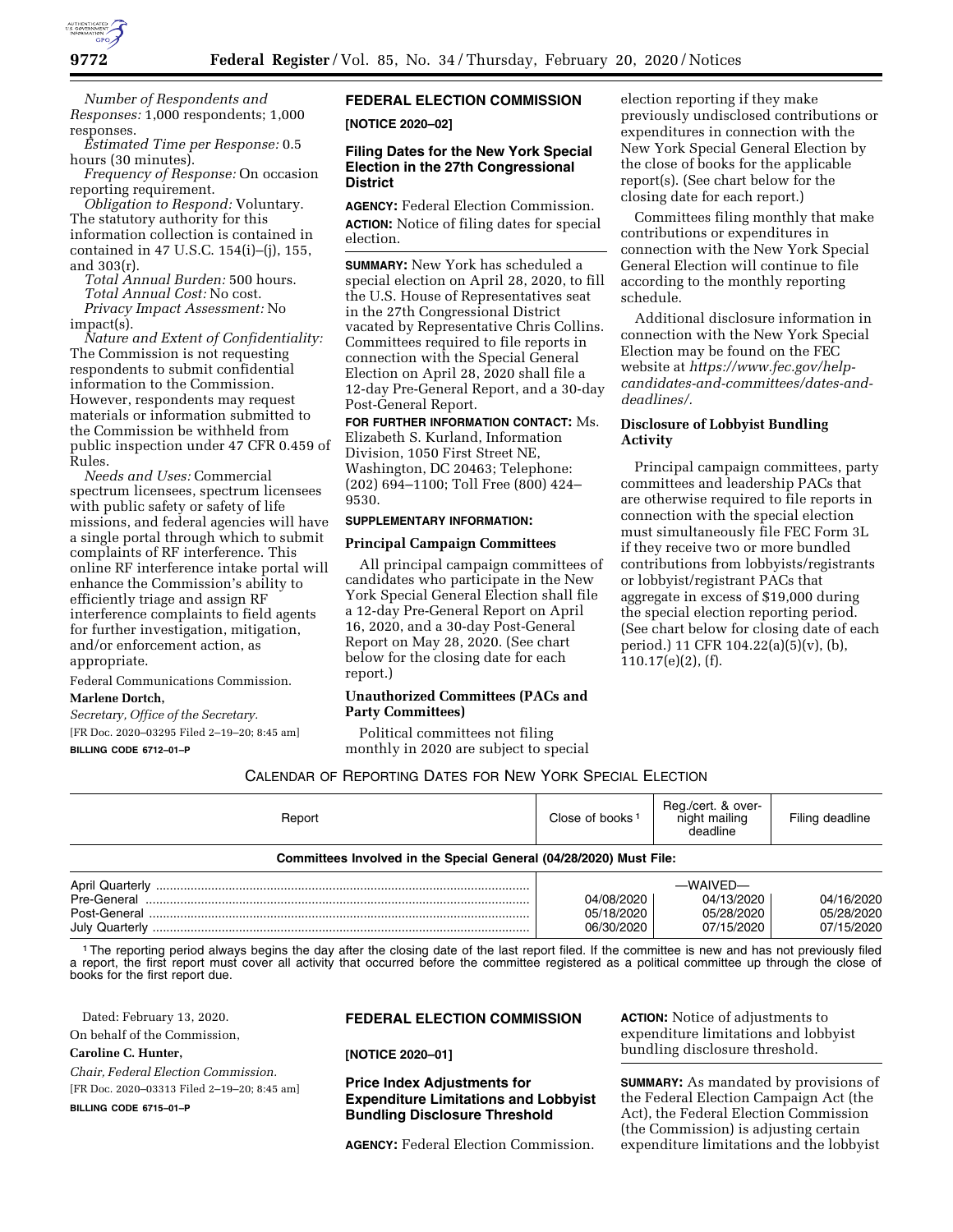bundling disclosure threshold set forth in the Act, to index the amounts for inflation. Additional details appear in the supplemental information that follows.

**DATES:** The new limits apply beginning on January 1, 2020.

**FOR FURTHER INFORMATION CONTACT:** Ms. Elizabeth S. Kurland, Information Division, 1050 First Street NE, Washington, DC 20463; (202) 694–1100 or (800) 424–9530.

**SUPPLEMENTARY INFORMATION:** Under the Federal Election Campaign Act, 52 U.S.C. 30101–45, coordinated party expenditure limits (52 U.S.C.  $30116(d)(2)–(3)$ ) and the disclosure threshold for contributions bundled by lobbyists (52 U.S.C. 30104(i)(3)(A)) are adjusted annually to reflect changes in the consumer price index. *See* 52 U.S.C. 30104(i)(3)(B), 30116(c); 11 CFR 109.32(a)(2), (b)(3), 110.17(a), (f). The Commission is publishing this notice to announce the adjusted limits and disclosure threshold for 2020.

# **Coordinated Party Expenditure Limits for 2020**

Under 52 U.S.C. 30116(c), the Commission must adjust the expenditure limitations established by 52 U.S.C. 30116(d) (the limits on expenditures by national party committees, state party committees, or their subordinate committees in connection with the general election campaign of candidates for federal

office) annually to account for inflation. This expenditure limitation is increased by the percent difference between the price index, as certified to the Commission by the Secretary of Labor, for the 12 months preceding the beginning of the calendar year and the price index for the base period (calendar year 1974). 52 U.S.C. 30116(c).

# *1. Expenditure Limitation for House of Representatives in States With More Than One Congressional District*

Both the national and state party committees have an expenditure limitation for each general election held to fill a seat in the House of Representatives in states with more than one congressional district. *See* 52 U.S.C. 30116(d)(3)(B). This limitation also applies to the District of Columbia and territories that elect individuals to the office of Delegate or Resident Commissioner.1 *Id.* The formula used to calculate the expenditure limitation in such states and territories multiplies the base figure of \$10,000 by the difference in the price index (5.18508), rounding to the nearest \$100. *See* 52 U.S.C. 30116(c)(1)(B), (d)(3)(B); 11 CFR 109.32(b), 110.17. Based upon this formula, the expenditure limitation for 2020 general elections for House candidates in these states, districts, and territories is \$51,900.

# *2. Expenditure Limitation for Senate and for House of Representatives in States With Only One Congressional District*

Both the national and state party committees have an expenditure limitation for a general election held to fill a seat in the Senate or in the House of Representatives in states with only one congressional district. *See* 52 U.S.C. 30116(d)(3)(A). The formula used to calculate this expenditure limitation considers not only the price index but also the voting age population (VAP) of the state. *Id.* The VAP figures used to calculate the expenditure limitations were certified by the U.S. Census Bureau. The VAP of each state is also published annually in the **Federal Register** by the U.S. Department of Commerce. 11 CFR 110.18. The general election expenditure limitation is the greater of: The base figure (\$20,000) multiplied by the difference in the price index, 5.18508 (which totals \$103,700); or \$0.02 multiplied by the VAP of the state, multiplied by 5.18508. *See* 52 U.S.C. 30116(c)(1)(B), (d)(3)(A); 11 CFR 109.32(b), 110.17. Amounts are rounded to the nearest \$100. 52 U.S.C. 30116(c)(1)(B)(iii); 11 CFR 109.32(b)(3), 110.17(c). The chart below provides the state-by-state breakdown of the 2020 general election expenditure limitation for Senate elections. The expenditure limitation for 2020 House elections in states with only one congressional district 2 is \$103,700.

# SENATE GENERAL ELECTION COORDINATED EXPENDITURE LIMITS—2020 ELECTIONS 3

| State | Voting Age<br>Population<br>(VAP) | VAP $\times$ .02 $\times$ the<br>price index<br>(5.18508) | Senate expenditure limit<br>(the greater of the amount<br>in column 3 or \$103,700) |
|-------|-----------------------------------|-----------------------------------------------------------|-------------------------------------------------------------------------------------|
|       | 3,814,879                         | \$395,600                                                 | \$395,600                                                                           |
|       | 551,562                           | 57,200                                                    | 103,700                                                                             |
|       | 5,638,481                         | 584,700                                                   | 584,700                                                                             |
|       | 2,317,649                         | 240,300                                                   | 240,300                                                                             |
|       | 30,617,582                        | 3,175,100                                                 | 3,175,100                                                                           |
|       | 4,499,217                         | 466,600                                                   | 466,600                                                                             |
|       | 2,837,847                         | 294,300                                                   | 294,300                                                                             |
|       | 770.192                           | 79,900                                                    | 103,700                                                                             |
|       | 17,247,808                        | 1,788,600                                                 | 1,788,600                                                                           |
|       | 8,113,542                         | 841,400                                                   | 841,400                                                                             |
|       | 1,116,004                         | 115,700                                                   | 115,700                                                                             |
|       | 1.338.864                         | 138.800                                                   | 138,800                                                                             |
|       | 9,853,946                         | 1,021,900                                                 | 1,021,900                                                                           |
|       | 5,164,245                         | 535,500                                                   | 535,500                                                                             |
|       | 2.428.229                         | 251.800                                                   | 251.800                                                                             |
|       | 2.213.064                         | 229,500                                                   | 229,500                                                                             |
|       | 3.464.802                         | 359,300                                                   | 359,300                                                                             |
|       | 3,561,164                         | 369.300                                                   | 369.300                                                                             |
| Maine | 1,095,370                         | 113,600                                                   | 113,600                                                                             |
|       | 4.710.993                         | 488,500                                                   | 488,500                                                                             |

1Currently, these are Puerto Rico, American Samoa, Guam, the United States Virgin Islands and the Northern Mariana Islands. *See [http://](http://www.house.gov/representatives) [www.house.gov/representatives.](http://www.house.gov/representatives)* 

2Currently, these states are: Alaska, Delaware, Montana, North Dakota, South Dakota, Vermont and Wyoming. *See [http://www.house.gov/](http://www.house.gov/representatives/) [representatives/.](http://www.house.gov/representatives/)* 

3This expenditure limit does not apply to the District of Columbia, Puerto Rico, American Samoa, Guam, the United States Virgin Islands, and the Northern Mariana Islands because those

jurisdictions do not elect Senators. *See* 52 U.S.C. 30116(d)(3)(A); 11 CFR 109.32(b)(2)(i).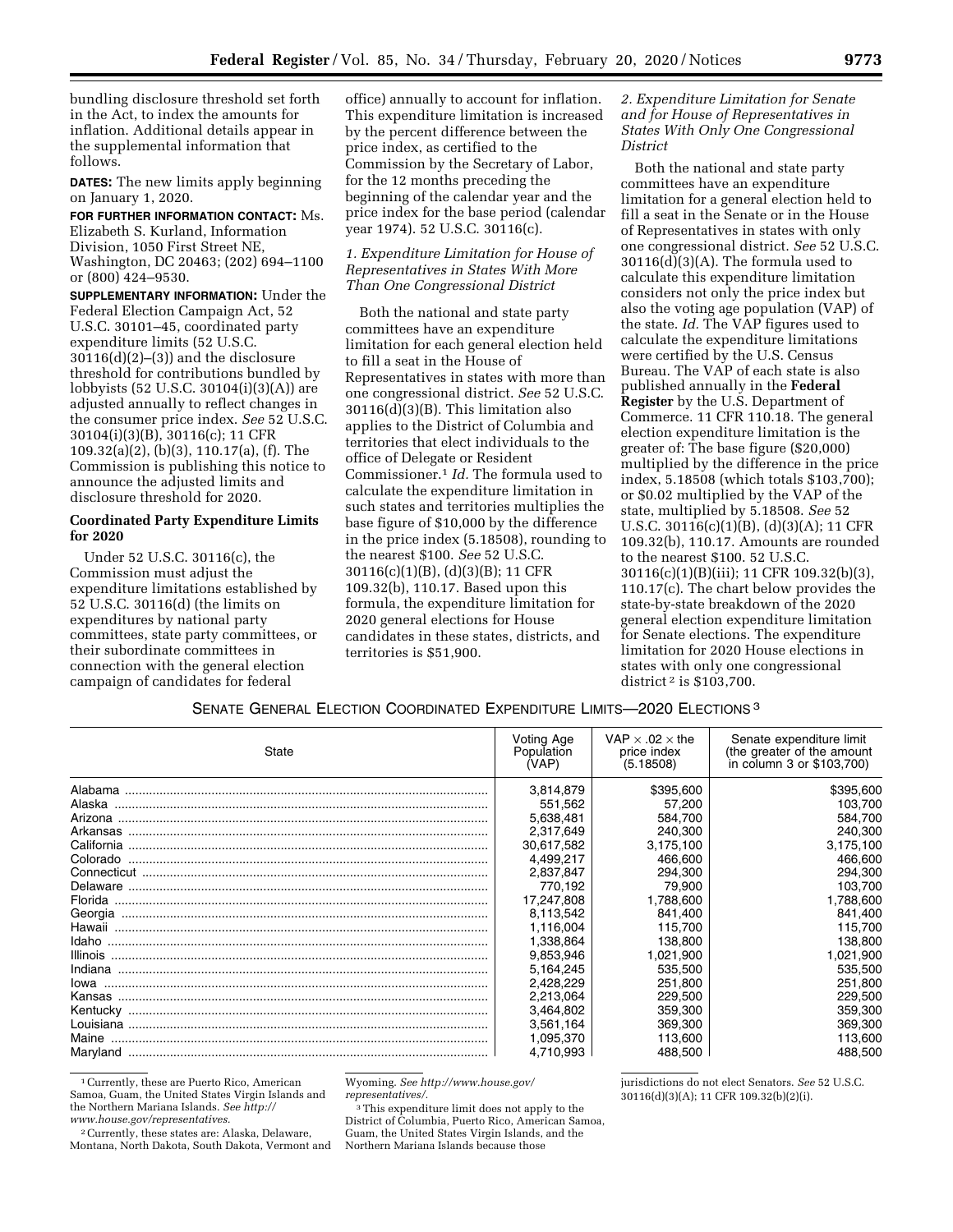| State | Voting Age<br>Population<br>(VAP) | VAP $\times$ .02 $\times$ the<br>price index<br>(5.18508) | Senate expenditure limit<br>(the greater of the amount<br>in column 3 or \$103,700) |  |
|-------|-----------------------------------|-----------------------------------------------------------|-------------------------------------------------------------------------------------|--|
|       | 5,539,703                         | 574,500                                                   | 574,500                                                                             |  |
|       | 7.842.924                         | 813,300                                                   | 813,300                                                                             |  |
|       | 4.336.475                         | 449.700                                                   | 449.700                                                                             |  |
|       | 2,277,566                         | 236,200                                                   | 236,200                                                                             |  |
|       | 4.766.843                         | 494,300                                                   | 494,300                                                                             |  |
|       | 840.190                           | 87,100                                                    | 103,700                                                                             |  |
|       | 1.458.334                         | 151.200                                                   | 151,200                                                                             |  |
|       | 2,387,517                         | 247,600                                                   | 247,600                                                                             |  |
|       | 1,104,458                         | 114,500                                                   | 114,500                                                                             |  |
|       | 6,943,612                         | 720,100                                                   | 720,100                                                                             |  |
|       | 1,620,991                         | 168,100                                                   | 168,100                                                                             |  |
|       | 15,425,262                        | 1,599,600                                                 | 1,599,600                                                                           |  |
|       | 8,187,369                         | 849,000                                                   | 849,000                                                                             |  |
|       | 581.891                           | 60.300                                                    | 103.700                                                                             |  |
|       | 9,111,081                         | 944,800                                                   | 944,800                                                                             |  |
|       | 3,004,733                         | 311,600                                                   | 311,600                                                                             |  |
|       | 3,351,175                         | 347,500                                                   | 347,500                                                                             |  |
|       | 10,167,376                        | 1,054,400                                                 | 1,054,400                                                                           |  |
|       | 854.866                           | 88.700                                                    | 103,700                                                                             |  |
|       | 4,037,531                         | 418.700                                                   | 418,700                                                                             |  |
|       | 667.558                           | 69,200                                                    | 103,700                                                                             |  |
|       | 5,319,123                         | 551,600                                                   | 551,600                                                                             |  |
|       | 21,596,071                        | 2,239,500                                                 | 2,239,500                                                                           |  |
|       | 2.274.774                         | 235,900                                                   | 235.900                                                                             |  |
|       | 509.984                           | 52,900                                                    | 103.700                                                                             |  |
|       | 6,674,671                         | 692,200                                                   | 692,200                                                                             |  |
|       | 5,951,832                         | 617,200                                                   | 617,200                                                                             |  |
|       | 1,432,580                         | 148,600                                                   | 148,600                                                                             |  |
|       | 4,555,837                         | 472,400                                                   | 472,400                                                                             |  |
|       | 445,025                           | 46,100                                                    | 103,700                                                                             |  |

# SENATE GENERAL ELECTION COORDINATED EXPENDITURE LIMITS—2020 ELECTIONS 3—Continued

# *3. Expenditure Limitation for President*

The national party committees have an expenditure limitation for their general election nominee for President. 52 U.S.C. 30116(d)(2). The formula used to calculate the Presidential expenditure limitation considers not only the price index but also the total VAP of the United States. *Id.* The VAP figure used to calculate the expenditure limitation was certified by the U.S. Census Bureau. The VAP of the United States is also published annually in the **Federal Register** by the U.S. Department of

Commerce. 11 CFR 110.18. The formula used to calculate this expenditure limitation is \$0.02 multiplied by the total VAP of the United States (255,200,373), multiplied by the difference in the price index, 5.18508. *See* 52 U.S.C. 30116(c)(1)(B), (d)(2); 11 CFR 109.32(a)(2), 110.17. Amounts are rounded to the nearest \$100. 52 U.S.C. 30116(c)(1)(B)(iii); 11 CFR 109.32(a)(2), 110.17(c). Based upon this formula, the expenditure limitation for 2020 Presidential nominees is \$26,464,700.

# **Limitations on Contributions by Individuals, Non-Multicandidate Committees and Certain Political Party Committees Giving to U.S. Senate Candidates for the 2019–2020 Election Cycle**

For the convenience of the readers, the Commission is also republishing the contribution limitations for individuals, non-multicandidate committees and for certain political party committees giving to U.S. Senate candidates and national party committees for the 2019–2020 election cycle:

| Statutory provision                                  | Statutorv<br>amount         | 2019-2020<br>limit          |
|------------------------------------------------------|-----------------------------|-----------------------------|
| 52 U.S.C. 30116(a)(1)(A)<br>52 U.S.C. 30116(a)(1)(B) | \$2,000<br>25,000<br>35.000 | \$2,800<br>35,500<br>49,600 |

## **Lobbyist Bundling Disclosure Threshold for 2020**

The Act requires certain political committees to disclose contributions bundled by lobbyists/registrants and lobbyist/registrant political action committees once the contributions exceed a specified threshold amount. 52 U.S.C. 30104(i)(1), (i)(3)(A). The Commission must adjust this threshold

amount annually to account for inflation. 52 U.S.C. 30104(i)(3)(B). The disclosure threshold is increased by multiplying the \$15,000 statutory disclosure threshold by 1.26815, the difference between the price index, as certified to the Commission by the Secretary of Labor, for the 12 months preceding the beginning of the calendar year and the price index for the base

period (calendar year 2006). *See* 52 U.S.C. 30104(i)(3), 30116(c)(1)(B); 11 CFR 104.22(g). The resulting amount is rounded to the nearest multiple of \$100. 52 U.S.C. 30104(i)(3)(B), 30116(c)(1)(B)(iii); 11 CFR 104.22(g)(4). Based upon this formula (\$15,000  $\times$ 1.26815), the lobbyist bundling disclosure threshold for calendar year 2020 is \$19,000.